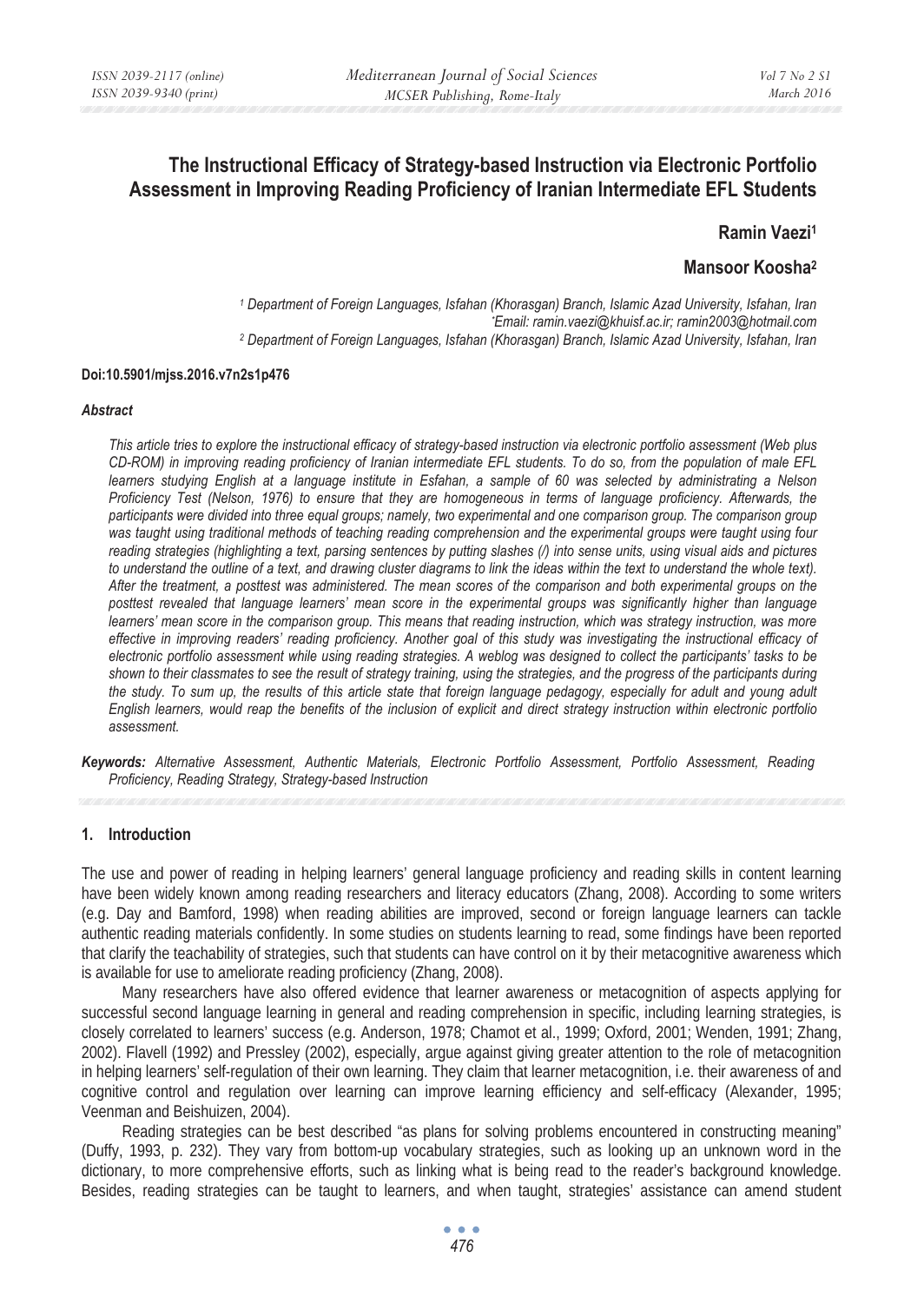*March 2016* 

accomplishment on tests of comprehension and recall (Richards & Renandya, 2002).

Considering all the requirements in reading instruction and assessment, EFL learners and instructors need to break new ground and venture innovative practices in which all the process of learning how to read is documented and assessed by both instructors and learners themselves. Most important, instructors are required to weave assessment into instruction and contribute opportunities for learners to utilize evaluation skills as a learning task (Chen, 2006). Portfolios provide a commanding tool to enhance the instruction and assessment, addressing educators' concerns about authentic assessment, documentation of academic progress, and instructor and learner involvement (Richards & Schmidt, 2002). If instructors and scholars are to change and improve education, it will require involving learners and making them think meaningfully and strategically about learning. Learners must be active and capable of dealing with difficult tasks in creative and imaginative ways (Abrami and et al., 2008).

Abrami et al. (2008) found that student-centered learning is an approach in which technology plays a crucial role like a powerful instrument in improving educational change. Among these technological developments, electronic portfolios are the most interesting and exciting ones because they support students and teachers' self-regulation and core educational competencies, especially literacy skills.

A portfolio can be best defined as, "A purposeful collection of work that provides information about someone's efforts, progress or achievement in a given area" (Richards & Schmidt, 2002, p. 406). On the other hand, electronic portfolios are collections of students' work that maybe posted online (called 'web-folios') or saved onto a CD-ROM. They help students in sharing their work with a larger audience by giving them a wider audience outside the classroom, offering authentic assessment tools, motivating students, and contributing to their development (Ali, 2005).

Thus, This article attempts to clarify whether providing reading strategies via an electronic portfolio frame to Iranian EFL learners helps them to move beyond the traditional stages of reading assessment; that is more process-based rather than product-based one, which leads the language learners to self-assessment and autonomy and also to utilize these strategies which are accompanied with technology that presumably would be fruitful in computer-based exams, like IBT tests, which deals with technology and English at the same time. Taking a look at above mentioned problems and requirements for the reading instruction makes one ponder over the questions which probably arise as follows:

- 1. Does strategy-based instruction have any statistically significant instructional efficacy on the reading proficiency of Iranian EFL learners in comparison with a non strategy-based one?
- 2. Does electronic portfolio assessment with a strategy-based instruction have any statistically significant instructional efficacy on the reading proficiency in comparison with paper-based portfolio assessment with strategy-based instruction?

# **2. Statement of the Problem and Purpose of the Study**

The researchers, as English instructors in different centers and levels, have discerned that Iranian EFL learners carry out reading tasks with difficulty since they are not acquainted with how to deal with this skill, are not versed in using strategies in the reading task, and are merely concerned with figuring out new vocabularies and expressions in the text. Another crucial issue which is the researchers' consideration is reading assessment, which has traditionally made use of Wh-questions after each text, which the learners ought to answer. This method is popular in many reading classes and also in reading assessment. Students read a text and after that answer some questions related to the text, which questions are related to grammatical points, vocabulary understanding, and comprehension of the text. So, it is hoped that a type of assessment which is based on web plus CD-ROM and called electronic portfolio would empower the learners to utilize the strategies which have been taught during their English course to promote the learners' reading proficiency and also facilitate an authentic assessment for Iranian EFL learners. Therefore, the goal of this paper is to determine whether strategy-based training via electronic portfolio assessment (web plus CD-ROM) has any statistically significant instructional efficacy on the reading proficiency of Iranian EFL learners.

# **3. Significance of the Study**

The results of the present paper can help the Iranian EFL students decide to apply electronic devices such as their personal computers, computer softwares, and other technological devices within their course and tasks. The participants in this study have tried to document whatever they have done during their reading course via electronic form of portfolio as a good instrument to assess their learning, critical thinking, autonomy, and deal with problems. The importance of this research is in a way of using reading strategies to increase the language learners' reading comprehension while they are exposed to technological devices, such as personal computers, connecting to internet, posting their tasks to a weblog,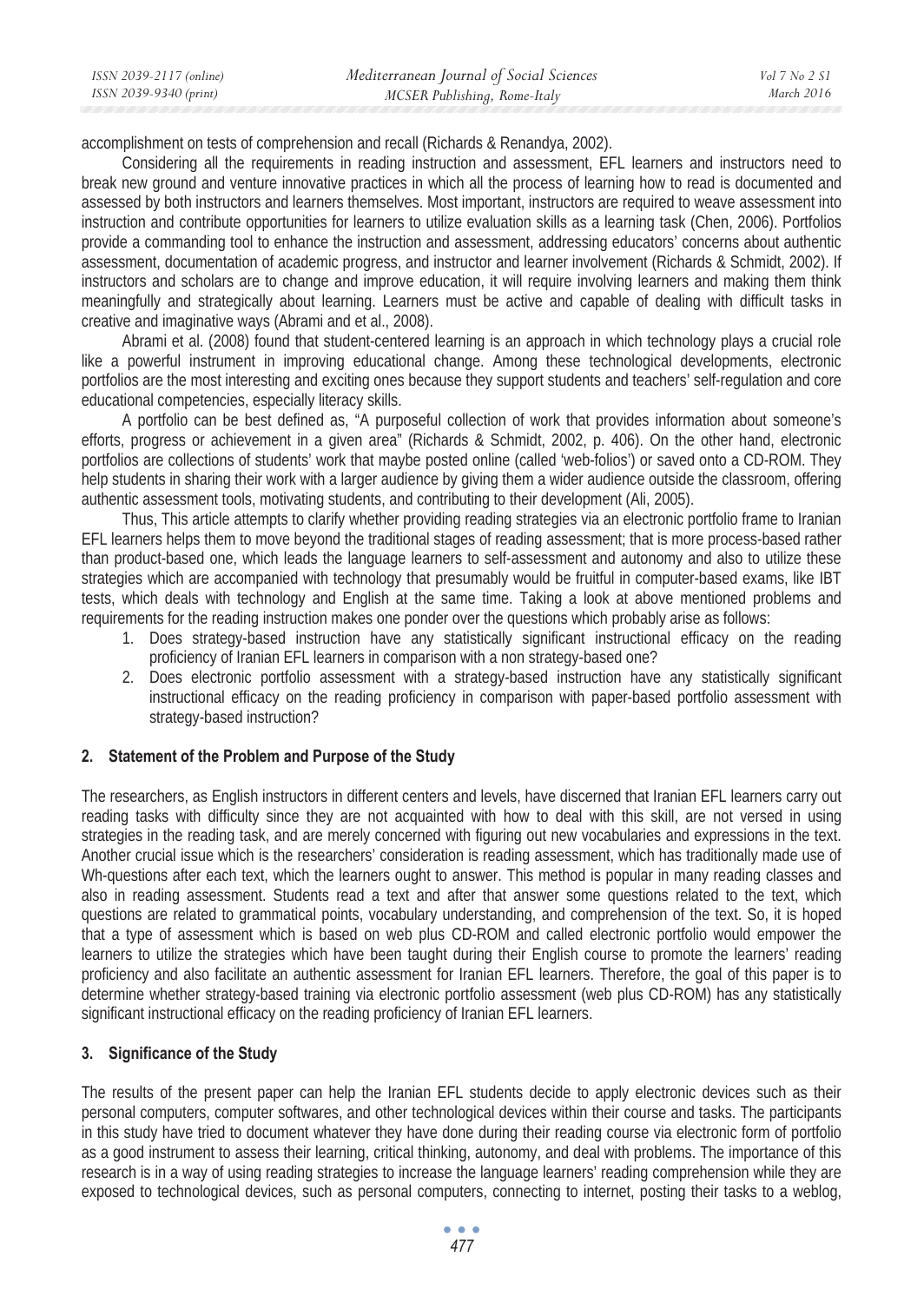and storing their activities on CD-ROM.

However, relatively few studies have reported on the utility of strategy use on various levels of reading comprehension (Brantmeier, 2005). Another crucial significance of this research is paving the way for the learners to figure out IBT tests and tasks that technology is a prerequisite device to accomplish, since they apply technology to enhance their ability in the reading skill. As a result, this survey may expand practitioners' use of the electronic portfolios to develop the learners' motivation in the reading skill and may also become aware of the importance of training strategic readers and revise their current theory and practice in reading comprehension classes within technological devices.

# **4. Materials and Methods**

# *4.1 Participants*

The participants selected for this article were chosen from students who enrolled in the intermediate level of a language school in Esfahan, Iran. They were considered to be at the intermediate level according to the institute's placement test scores and due to their scores in the prior course. The participants were adults, their ages ranged from 18 to 34, and they were all males. The groups were intact and not randomly selected. However, the Nelson proficiency test (Nelson, 1976) was administered to determine their level of proficiency and find out if the experimental and the comparison group were significantly different or not.

# *4.2 Instruments*

Seven types of instruments were used in this paper; the Nelson Proficiency test (Nelson, 1976), the Skill-based Strategy Inventory (SBSI) reading strategies questionnaire (Oxford, 2001), a researcher-made reading comprehension test as pretest and posttest, the teaching materials, an achievement test as mid-term test, and a weblog designed by the researchers.

# *4.3 Pilot Study*

The Reading Comprehension Test--pretest and posttest--was piloted to ensure the validity, reliability, clarity of the rubrics, unambiguousness and misprint corrections of the test. The environment in which the experiment was conducted was similar to the real one. Forty participants, who were similar to the main sample, i.e. with regard to their English language proficiency level, gender, and age completed the tests. No technical problems arose during the pilot study. However, the data and feedback were used to set the time needed for the test administration and administration condition for the study.

Table 1 depicts the descriptive statistics for the Nelson and Reading Comprehension Test (RCT) administered during the pilot study.

The K-R21 reliability indices for the Nelson and Reading Comprehension Test were .85 and .70 respectively.

**Table 1.** Descriptive statistics for the Nelson Proficiency Test and Reading Comprehension Tests (RCT = Reading Comprehension Test)

| <b>Statistics</b>      |         |                  |  |  |  |  |  |  |
|------------------------|---------|------------------|--|--|--|--|--|--|
|                        | Nelson  | <b>RCT Pilot</b> |  |  |  |  |  |  |
| Mean                   | 32.4000 | 20.4000          |  |  |  |  |  |  |
| Std. Deviation         | 9.01246 | 5.05884          |  |  |  |  |  |  |
| Variance               | 81.224  | 25.592           |  |  |  |  |  |  |
| <b>Skewness</b>        | $-166$  | $-.471$          |  |  |  |  |  |  |
| Std. Error of Skewness | .337    | .337             |  |  |  |  |  |  |
| Kurtosis               | $-727$  | $-.440$          |  |  |  |  |  |  |
| Std. Error of Kurtosis | .662    | .662             |  |  |  |  |  |  |
| Minimum                | 15.00   | 8.00             |  |  |  |  |  |  |
| Maximum                | 48.00   | 28.00            |  |  |  |  |  |  |
| K-R21                  | .88     | .77              |  |  |  |  |  |  |

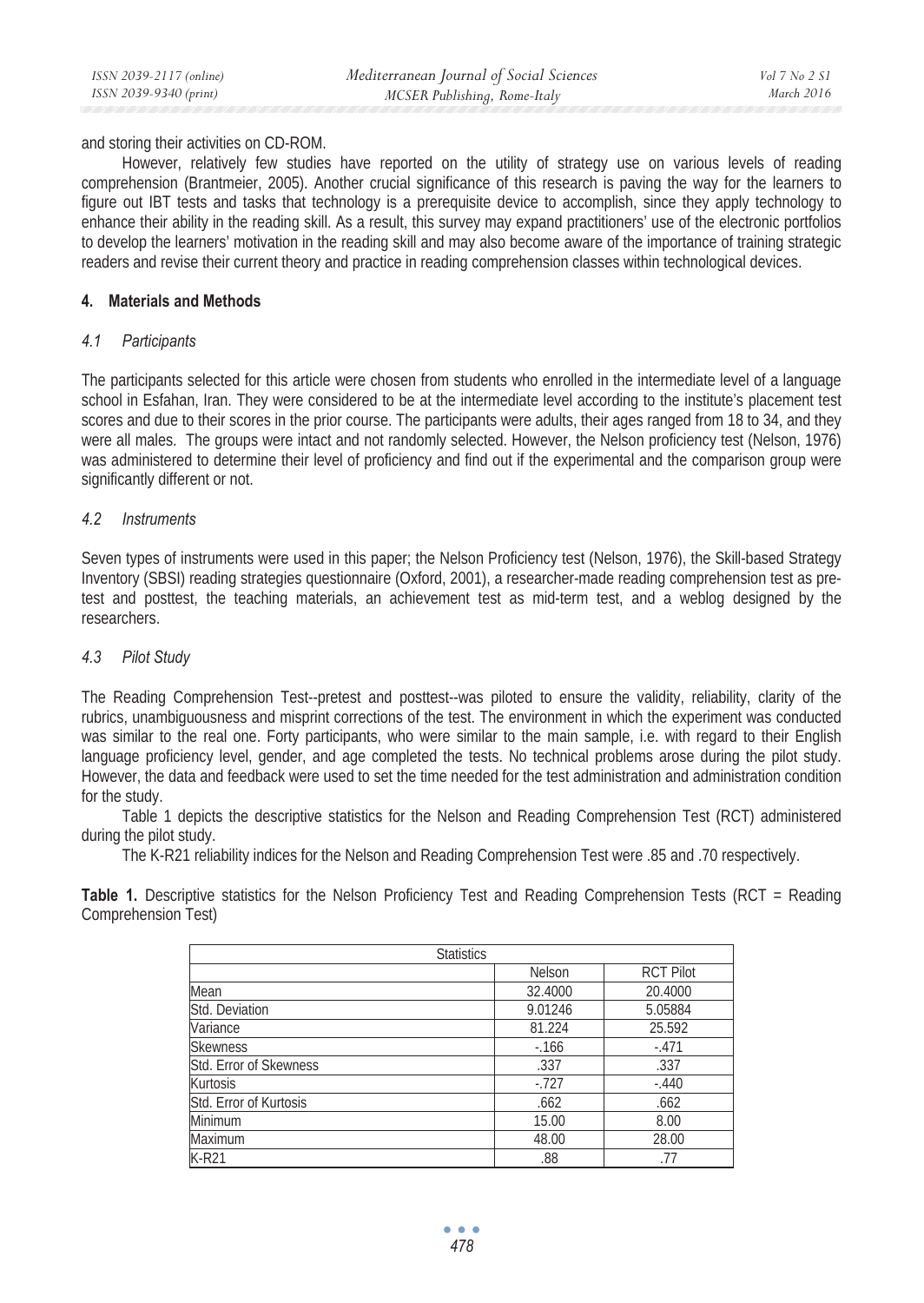### *4.4 Instructional Materials*

In this paper, the researchers needed to focus on the reading skill. To do so, the passages used in this study were chosen from the *Readers' Digest* magazine. This was done to motivate the participants to take part in the class activities efficiently. These kinds of passages are called authentic reading and according to Nuttall (1996) they are written to use by the foreign language community, not for language learners. Since the teaching materials were selected by the researchers, the readability of the coursebook's texts was considered as the basis of choosing the passages according to the level of the participants' reading proficiency. To do so, the researchers assessed the coursebook texts' readability, which was done through Word Processor Microsoft 2010, They measured the coursebook texts' readabilities and chose those texts with a readability within -1 and +1 standard deviation of the coursebook texts' readability. Eight texts were chosen in this way. Four texts were practiced in class and the other four texts were assigned as homework for the participants to practice at home.

Moreover, an achievement test was administered as midterm test to be ascertained about possible impacts during the study. After answering the questions the researchers asked the participants to express the way of using reading strategies while they were answering the questions and their classmates could comment on the way they used the reading strategies during the test. Apart from the aforesaid instruments, a weblog was designed to collect the participants' tasks to be shown to their classmates to see the result of strategy training, using the strategies, and the progress of the participants during the study. The goal was to establish cooperation among participants. In this way the participants cooperated with each other, which was one of the study's aims to enhance reading proficiency by utilizing electronic portfolio assessment. Since this study was based on web plus CD-ROM electronic portfolio, the participants compiled their tasks on recordable CDs in order to see their own progress during the study. Also to investigate the impact of electronic portfolios, the researchers had another experimental group, which used traditional (i.e. paper-based) portfolios.

# **5. The Main Study**

The researchers administered a standardized Nelson Proficiency Test to homogenize the participants with regard to their proficiency level in English and 60 students with scores falling between one standard deviation above and one standard deviation below the mean were selected as the participants of this study. Afterwards, participants were divided into two groups as the two experimental groups in which working on reading strategies via portfolio assessment (web plus CD-ROM) and traditional portfolio i.e. paper-based portfolio and the comparison group in which working on reading comprehension with no aids of portfolio and reading strategies. Afterward, the pre-test was administered to three groups one week before the intervention. The participants were asked to read and answer 30 multiple choice questions followed by five passages.

In this paper, three groups were intended to be exposed to the instruction of reading. The strategies were limited to reading; and they shared many other things including similar field of study, age and sex categories, the same reading materials and the same reading proficiency tests with similar questions, as well as equal period of class reading activities. In fact, the only factor that made a distinction between them was the various kinds of educational method for reading comprehension. In the experimental groups, after the teacher's overt teaching and using of the reading strategies, the students were required to follow suit and apply similar strategies while reading the remaining part of the text. Students were encouraged to take greater risk and became volunteers in reading the texts and try using those strategies themselves.

One of the researchers allocated three days a week to teach the strategies and also portfolios, both paper and electronic-based. Each session consisted of 90 minutes, which five to ten minutes were specified for teaching reading strategies and twenty to twenty five minutes to reading.

### *5.1 Pre-test*

After choosing three homogeneous groups as comparison and experimental, the researchers administered the reading strategies questionnaire to three groups to be sure that the participants were not familiar with the reading strategies which the researchers were going to introduce them during the study. The skill-based strategy inventory (Oxford, 2001) was used in this study. It was scored and afterward the participants whom they were not familiar with the strategies were involved in the study and those who were familiar with the strategies took part in the survey but were not included in the study. Afterward, a reading comprehension test, elaborated on in the instrumentation section, was administered as pretest.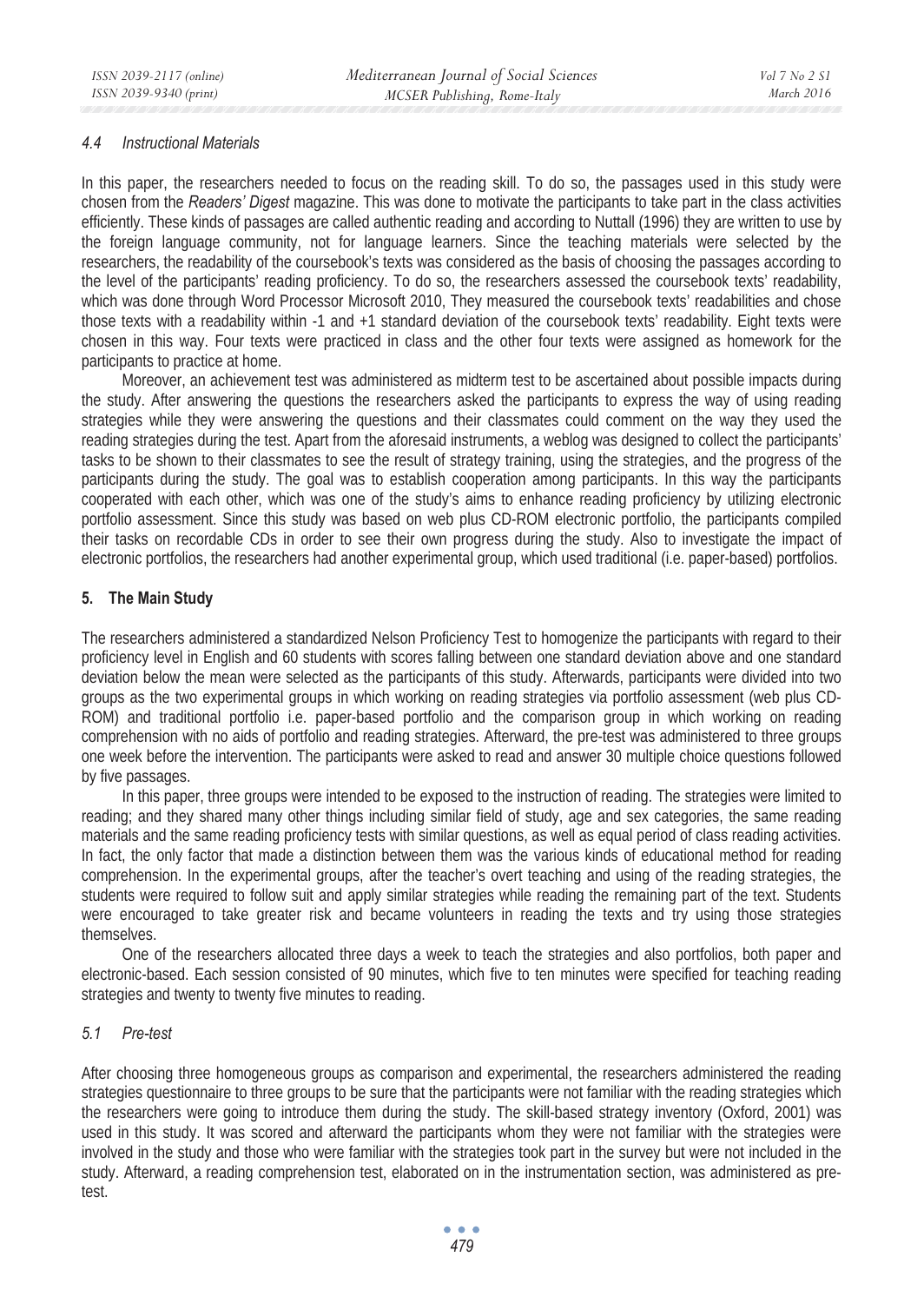# *5.2 Experimental Groups*

On the first day of the course via a checklist introduced the tasks that the participants were supposed to do according to the electronic portfolio rubrics, one of the researchers introduced the participants to the portfolio project, which was the goal of the course. He explained that it was crucial that they save everything they did. Also he provided a condition in which the portfolio did not become an end product towards which students were self-consciously aiming their efforts for a grade. Instead, the portfolio grew out of their attention to reading. To do so, the researcher provided participants with a handout that explained the nature of the portfolio and told them why he was asking them to do it. Since the focus of this study was on the electronic form of portfolios, the researchers had two experimental groups, one of which prepared paper-based (traditional) portfolios and the other one prepared electronic portfolios on recordable CDs, paying attention to the rubrics.

Four reading strategies were taught to the participants during the course as follows:

- 1. Highlighting a text: This active reading strategy, links concept of highlighting key words and phrases in a text and annotating those highlights with marginal notes.
- 2. Parsing sentences, by putting slashes  $(i)$  into sense units (to grasp the main components of each sentence easily.
- 3. Using visual aids and pictures to realize the outline of a text.
- 4. Drawing cluster diagrams to link the ideas within the text to understand the whole text.
- 5. This study was conducted during 15 sessions, and the last session consisted of a review of the all introduced strategies.

In the paper-based portfolio group, each 3 sessions were allocated to one of the aforesaid strategies. A new strategy was introduced in one session through the passage, prepared by the researchers, and explained in the class, and another passage was assigned for the participants to do for the next session at home and by use of traditional portfolios at home. The third session, participants exchanged their paper-based portfolios in the class to comment on. The same procedures were run in electronic-based portfolios, using CD-ROMs and then posting the participants' tasks to the weblog. In the electronic-based group, participants uploaded their activities on the weblog before the third session. This way, they could find out their faults during their activities at home, and also could compare their tasks with their classmates. The similarity between the two groups was that both kept files which were called 'portfolios' and the difference was that one group kept the files in paper folders and the other one kept files on CDs and the weblog, which was designed by one of the researchers.

### *5.3 Comparison Group*

In this group also, the same criteria and goals were discussed and also the same teaching materials were provided for the participants, but the difference was that in this group the same teaching materials were taught without any special strategies and technological aids; that is, the participants in this group read the same texts in the class through the usual and traditional way of reading and they did the same homework at home on reading. Everything in this group was the same as the other two groups, except for the strategies that were not taught, and the teaching materials, which they were supposed to practice as homework were copied on CDs for them by the researchers.

### *5.4 Posttest*

The researchers administered the same researcher-made pre-test which was administered at the beginning of the study to see the utility of the intervention and procedures during the study. In order to lessen test-wiseness, the researchers changed the physical appearance of the test, by changing the order of questions and also the order of the passages. Afterwards, the skill-based strategy inventory was given to the participants to see how they used the strategies and whether or not they were effective. After scoring the questionnaire, the result was compared with the scores before the treatment, to see the similarities and differences before and after treatment. The pre- and posttest were administered at the same time to the experimental and comparison groups.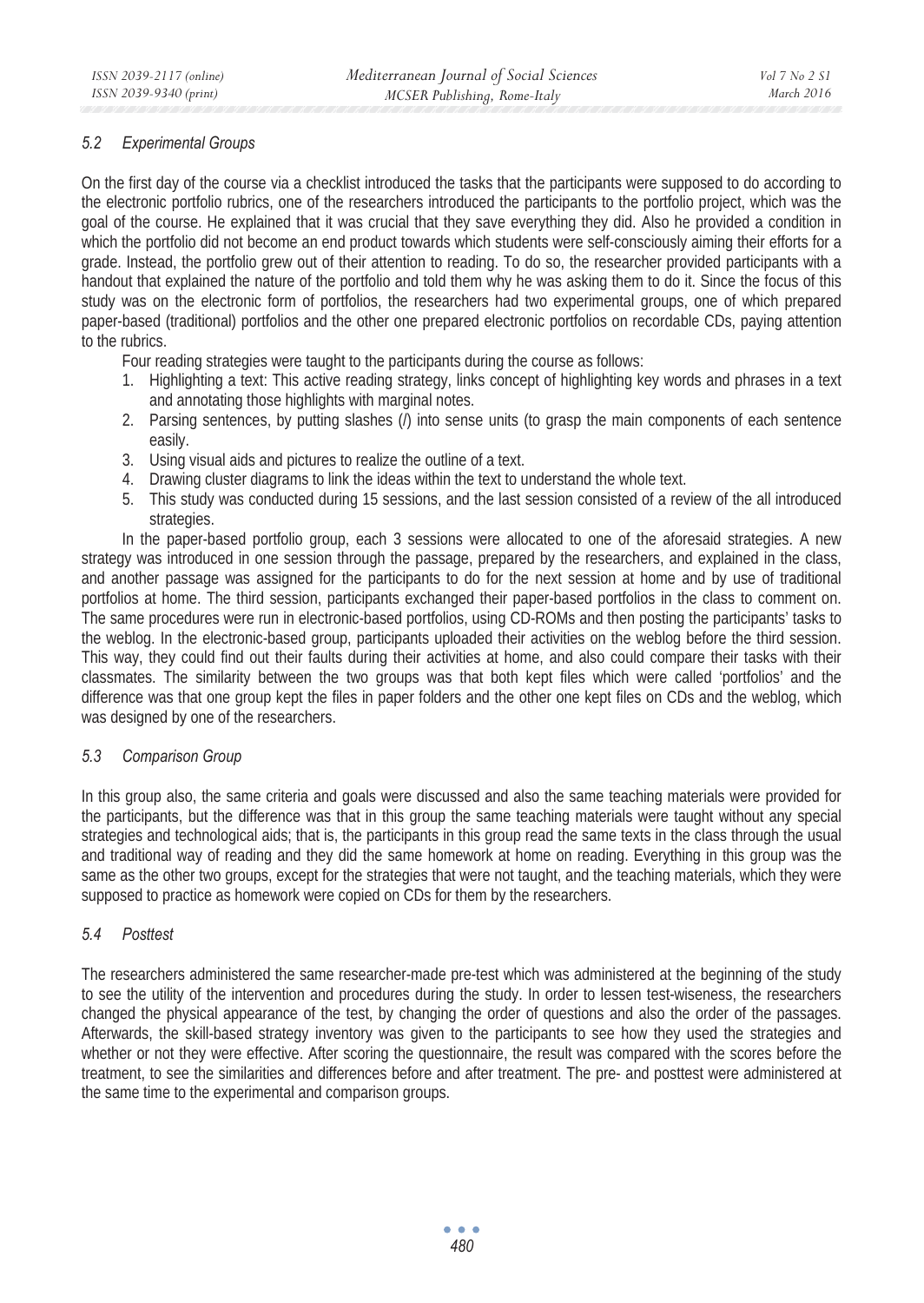### **6. Data Analysis**

#### *6.1 Statistical Analysis for the Pre- and Posttest Questionnaires*

Table 2 depicts the descriptive statistics for the pre-test and posttest questionnaires.

**Table 2.** Statistics descriptive of the Pre and Post Questionnaire

|                        | <b>Statistics</b>      |                               |  |  |  |  |  |  |
|------------------------|------------------------|-------------------------------|--|--|--|--|--|--|
|                        | Pre-test Questionnaire | <b>Posttest Questionnaire</b> |  |  |  |  |  |  |
| Mean                   | 63.4000                | 87.8667                       |  |  |  |  |  |  |
| Std. Deviation         | 11.80                  | 11.94162                      |  |  |  |  |  |  |
| Variance               | 139.421                | 142.602                       |  |  |  |  |  |  |
| <b>Skewness</b>        | .070                   | $-483$                        |  |  |  |  |  |  |
| Std. Error of Skewness | .427                   | .427                          |  |  |  |  |  |  |
| Kurtosis               | .396                   | $-1.083$                      |  |  |  |  |  |  |
| Std. Error of Kurtosis | .833                   | .833                          |  |  |  |  |  |  |
| Minimum                | 48.00                  | 63.00                         |  |  |  |  |  |  |
| Maximum                | 76.00                  | 103.00                        |  |  |  |  |  |  |
| K-R21                  | .69                    | .66                           |  |  |  |  |  |  |

By looking at table 2, we can infer that the distributions of the two questionnaires did not deviate from the normal curve.

#### *6.2 Statistical Analysis for the Pre-test Reading Comprehension*

It is worth mentioning that the three groups enjoyed homogeneous variances on the pre-test reading comprehension test, that is to say, they had been selected from the same population with no marked differences between their distributions. As displayed in Table 4 the Levene's test of homogeneity of variances statistic was .290 ( $p = > .05$ ). Since the probability associated with the Levene's test was higher than the significance level of .05, it could be inferred that the three groups enjoyed the homogeneity of variances.

Table 3 depicts the descriptive statistics for the three groups on the pre-test of reading comprehension.

|  | <b>Table 3.</b> Descriptive Statistics of the Pre-test Reading Comprehension by Groups |  |
|--|----------------------------------------------------------------------------------------|--|
|  |                                                                                        |  |

|                                                           |           | N I Mean Std. DeviationStd. Errori |        | 195% Confidence Interval for Mean Minimum Maximum |             |       |       |
|-----------------------------------------------------------|-----------|------------------------------------|--------|---------------------------------------------------|-------------|-------|-------|
|                                                           |           |                                    |        | Lower Bound                                       | Upper Bound |       |       |
| Comparison Group                                          | 3021.6667 | 3.19842                            | .58395 | 20.4724                                           | 22.8610     | 15.00 | 27.00 |
| Experimental Group (Electronic-based Portfolio) 1521.0667 |           | 2.93906                            | 75886  | 19.4391                                           | 22.6943     | 16.00 | 26.00 |
| Experimental Group (Paper-based Portfolio)                | 1521.8667 | 2.89992                            | 74876  | 20.2607                                           | 23.4726     | 17.00 | 26.00 |
| Total                                                     | 6021.5667 | 3.02737                            | .39083 | 20.7846                                           | 22.3487     | 15.00 | 27.00 |

**Table 4.** Levene's Test of Homogeneity of Variances Pre-test

| $\cdot$ $\cdot$<br>$\cdots$<br>$\sim$ | $\cdots$ | $\mathsf{df}^{\sim}$<br>uı∠ | . .      |
|---------------------------------------|----------|-----------------------------|----------|
| $\epsilon$                            |          | $ -$<br>.,                  | r,<br>5U |

Furthermore, a one-way ANOVA was administered to compare the mean scores of the one comparison group and the two experimental groups on the pre-test of reading comprehension. The F-observed value (Table 5) for comparing the three groups mean scores on the pre-test was .287 ( $p = .751 > .05$ ).

**Table 5.** One-Way ANOVA Pre-test Reading Comprehension by Groups

|                       | Sum of Squares | Df              | Mean Square |     |  |
|-----------------------|----------------|-----------------|-------------|-----|--|
| <b>Between Groups</b> | 5.400          | $\sim$          | 2.700       | 287 |  |
| <b>Within Groups</b>  | 535.333        | <b>F7</b><br>51 | 9.392       |     |  |
| Total                 | 540.733        | 59              |             |     |  |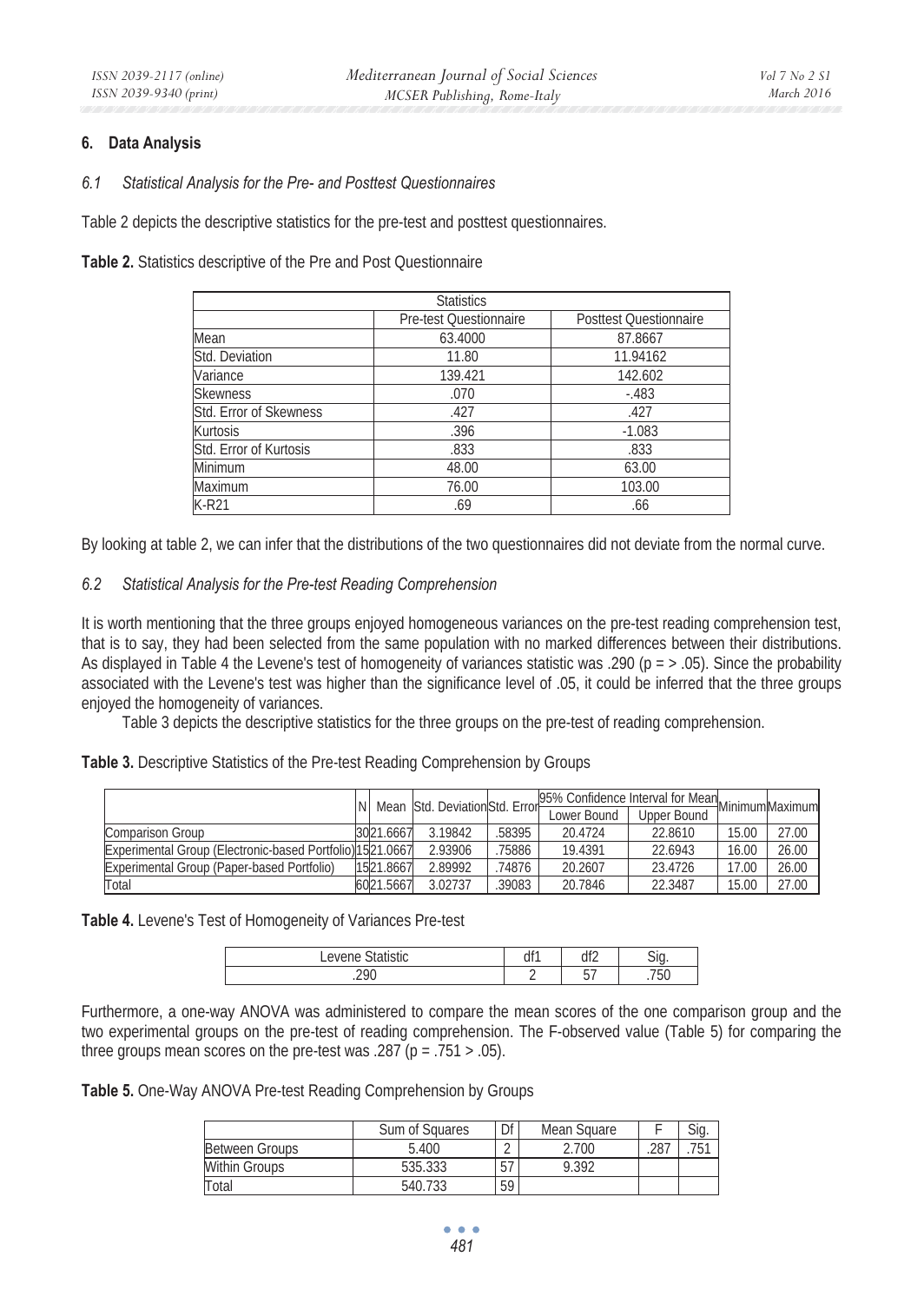| ISSN 2039-2117 (online) | Mediterranean Journal of Social Sciences | Vol 7 No 2 S1     |
|-------------------------|------------------------------------------|-------------------|
| ISSN 2039-9340 (print)  | MCSER Publishing, Rome-Italy             | <i>March 2016</i> |

By looking at table 5, it could be infered that there was not any statistically significant difference between the one comparison group and the two experimental groups' (Paper-based and Electronic-based Portfolios) mean scores on the pre-test of reading comprehension.

# *6.3 Statistical Analysis for the Posttest Reading Comprehension*

It should be mentioned that the three groups enjoyed homogeneous variances on the posttest reading comprehension test, that is to say, they had been selected from the same population with no marked differences between their distributions. As depicted in Table 7 the Levene's test of homogeneity of variances statistic was 1.04 ( $p = > .05$ ). Since the probability associated with the Levene's test was higher than the significance level of .05, it could be concluded that the three groups enjoyed homogeneity of variances.

Table 6 depicts the descriptive statistics for the three groups on the posttest of reading comprehension.

| Table 6. Descriptive Statistics Posttest Reading Comprehension by Groups |  |  |  |
|--------------------------------------------------------------------------|--|--|--|
|                                                                          |  |  |  |

|                                                           |  |           | INI Mean IStd. DeviationStd. Errori |        | 95% Confidence Interval for Mean Minimum Maximum |                    |       |       |
|-----------------------------------------------------------|--|-----------|-------------------------------------|--------|--------------------------------------------------|--------------------|-------|-------|
|                                                           |  |           |                                     |        | Lower Bound                                      | <b>Upper Bound</b> |       |       |
| Comparison Group                                          |  | 3024.8000 | 2.35475                             | .42992 | 23.9207                                          | 25.6793            | 20.00 | 29.00 |
| Experimental Group (Electronic-based Portfolio) 1526.4000 |  |           | 1.72378                             | 44508  | 25.4454                                          | 27.3546            | 22.00 | 29.00 |
| Experimental Group (Paper- based Portfolio)               |  | 1526.2000 | .78085                              | 45981  | 25.2138                                          | 27.1862            | 23.00 | 29.00 |
| Total                                                     |  | 6025.5500 | 2.18178                             | .28167 | 24.9864                                          | 26.1136            | 20.00 | 29.00 |

**Table 7.** Levene's Test of Homogeneity of Variances Posttest

| $\frac{1}{2}$<br>usuu<br>$\check{ }$<br>$\overline{\phantom{a}}$ | AL-4 |             | Ö<br>. . |
|------------------------------------------------------------------|------|-------------|----------|
| $\overline{u}$                                                   | r    | -<br>ь<br>ັ |          |

A one-way ANOVA was run to compare the mean scores of the one comparison group and the two experimental groups (Paper-based Portfolio and Electronic-based Portfolio) on the posttest of the reading proficiency test so as to probe the two research questions posed in the present research. The F-observed value (Table 8) for comparing the three groups mean scores on the posttest reading comprehension was  $3.932$  (p = .025 < .05).

**Table 8.** One-Way ANOVA Posttest Reading Comprehension by Groups

|                       | Sum of Squares | Df     | Mean Square |       | Sia. |
|-----------------------|----------------|--------|-------------|-------|------|
| <b>Between Groups</b> | 34.050         | $\sim$ | 17.025      | 3.932 | 025  |
| <b>Within Groups</b>  | 246.800        | 57     | 4.330       |       |      |
| Total                 | 280.850        | 59     |             |       |      |

By looking at table 8, it could be inferred that there were statistically significant differences between the one comparison group and the two experimental groups' mean scores on the posttest of the reading proficiency test.

As displayed in Table 9 the t-observed value for comparing the mean score of the comparison group with the combined mean scores of the two experimental groups (paper-based portfolio and electronic-based portfolio) was 2.79 (p = .007 < .05). Since the probability associated with the t-value was lower than the significance level of .05, it could be concluded that there was a statistically significant difference between the mean score of the one comparison group with the combined mean scores of the two experimental groups.

Furthermore, the first a-priori test compared the mean score of the one comparison group with the combined mean scores of the two experimental groups in order to probe the first null-hypothesis.

**Table 9.** A-Priori Contrast Comparison Group vs. Paper-Based Portfolio and Electronic-Based Portfolio Posttest Reading Comprehension

|                                 | Value of Contrast   Std. Error |        |       |              | Sig. (2-tailed) |
|---------------------------------|--------------------------------|--------|-------|--------------|-----------------|
| Assume equal variances          | 1.5000                         |        | 2.792 |              | 007             |
| Does not assume equal variances | 1.5000                         | .53592 |       | 2.799 53.125 | 007             |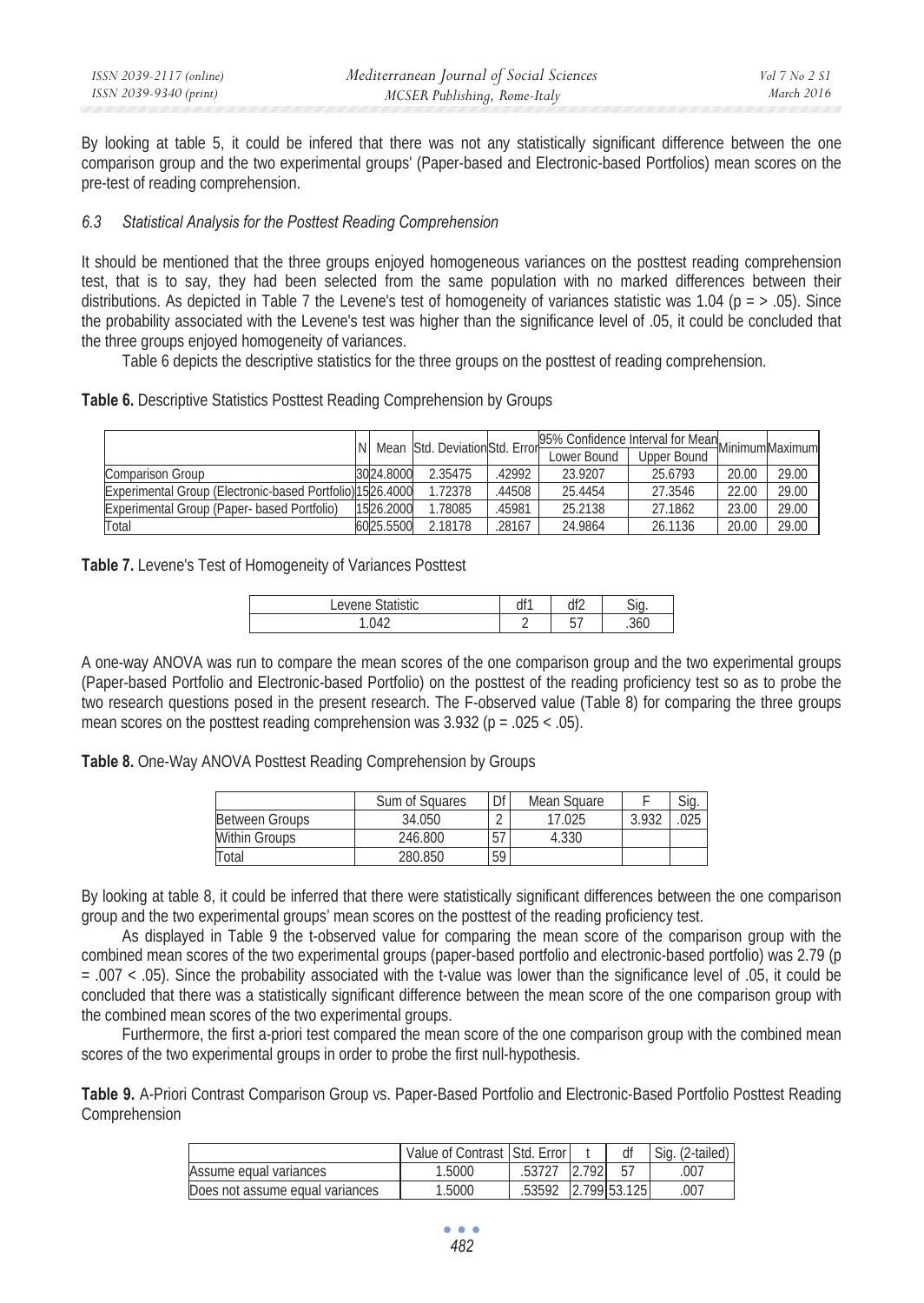| ISSN 2039-2117 (online) | Mediterranean Journal of Social Sciences | Vol 7 No 2 SI |
|-------------------------|------------------------------------------|---------------|
| ISSN 2039-9340 (print)  | MCSER Publishing, Rome-Italy             | March 2016    |

By looking at table 6, we can reach a conclusion that the two experimental groups with a total mean score of 26.3 outperformed the comparison group (Mean = 24.8) on the posttest of reading comprehension. Therefore, the first nullhypothesis was rejected and it could be claimed that strategy-based instruction improved the reading proficiency ability of the Iranian EFL learners in comparison with non-strategy-based one.

To investigate the second research question, an a-priori comparison test was administered to compare the mean scores of the two experimental groups on the posttest of reading proficiency with the comparison group mean score, since a-priori allows us to compare one or a combination of many groups with one or a combination of other groups, while post hoc compares groups individually (Field, 2005).

As depicted in table 10 the t-observed value for comparing the mean score of the two experimental groups was .02. Since the probability associated with the t-value was lower than the significance level of .05, it could be concluded that there was a statistically significant difference between the mean score of the two experimental groups on the posttest reading comprehension test.

**Table 10.** A-Priori Contrast Paper-based Portfolio vs. Electronic-based Portfolio Posttest Reading Comprehension

|                                 | Value of Contrast | Std. Error | df         | Sia<br>(2-tailed) |
|---------------------------------|-------------------|------------|------------|-------------------|
| Assume equal variances          |                   | 75981      |            | 793               |
| Does not assume equal variances |                   | 63994      | .13 27.970 | .757              |

Hence, the second null-hypothesis was rejected and it could be claimed that electronic portfolio assessment improved the reading proficiency ability of the Iranian EFL students in comparison with paper-based portfolio assessment.

# **7. Results and Discussion**

Based on the aforesaid discussion, we could say that there was no statistically significant difference in the reading ability of one comparison group and two experimental groups before the intervention based on their reading proficiency. However, after taking part in a 15-session strategic reading instruction the experimental groups differed statistically from the comparison group on reading comprehension exams.

Reading research in L1 and L2 has indicated that reading strategies can be taught to students and when taught they can improve students' performance on tests of comprehension (Sedighi, 1998; Farshidi, 2003).

The main finding of this study was that reading strategy instruction can significantly enhance the reading proficiency ability of Iranian EFL readers. The findings in this research are in line with those of Sedighi (1998) who studied the impacts of reading strategy instruction in EFL contexts. From these studies it was found that students' overall comprehension ability significantly improved after some sessions of treatment. Reading strategy instruction helps the poor readers to develop effective reading skills and read as professional readers do.

Janzen (2001) believes that strategic readers use different strategies and they make use of them in various contexts. Reading strategy instruction equips readers with effective techniques for dealing with written materials.

Another aim of this study was trying to indicate the instructional efficacy of electronic portfolio assessment as a tool to improve reading proficiency among Iranian intermediate EFL learners. As it was revealed in the statistical analysis and also collected data, strategy-based instruction via electronic portfolio assessment could ameliorate the participants reading proficiency at the intermediate level in comparison with paper-based portfolio and non-strategy-based instruction, which means it is the time to change the method of teaching and assessing reading to improve the English learners reading abilities. In the researchers' opinion, electronic portfolio assessment was a very fruitful way to motivate the participants to utilize technological devices such as computer, weblog, CD-ROM, and internet to evaluate their process while learning reading strategies.

In a nutshell, this study depicted that both strategy instruction and portfolio assessment, especially electronic portfolio assessment, has influence on the reading proficiency of Iranian intermediate EFL learners. The present study also showed that new methods of teaching and assessing reading could revise the traditional way of teaching reading, and using technological devices such as personal computers, CD-ROMs, weblogs, and internet are fruitful for the English learners to be autonomous and independent ones.

### **8. Findings and Conclusions**

To sum up, the findings of this study state that foreign language pedagogy, especially for adult and young adult English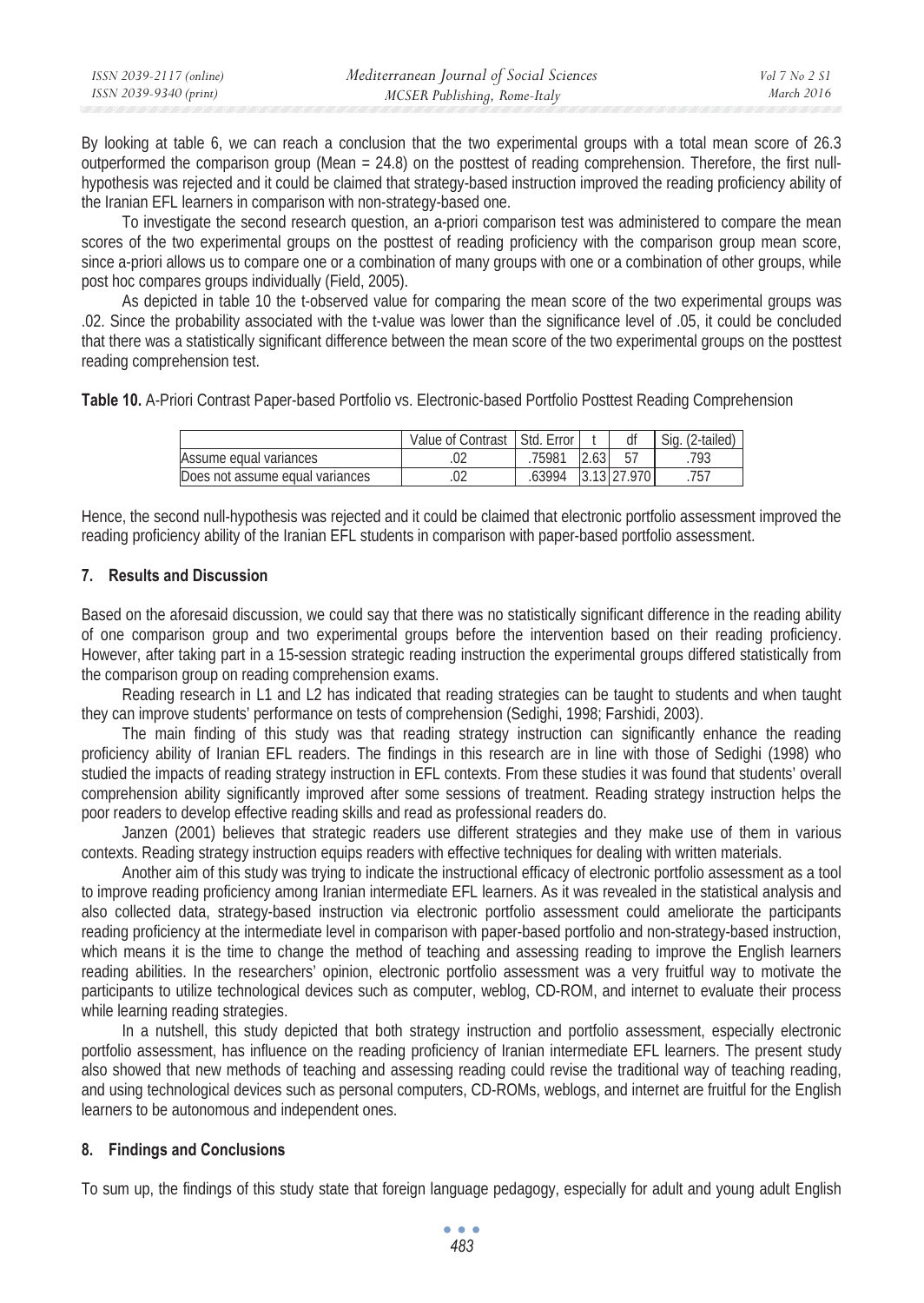learners, would reap the benefits of the inclusion of explicit and direct strategy instruction within electronic portfolio assessment.

- The findings of the present article can be summarized as follows:
- 1. This paper revealed that teaching reading strategies is more influential than traditional methods of reading instruction. It seems that it is the time for our reading teachers to review and revise their teaching methods.
- 2. As it was revealed in the statistical analysis and also collected data, electronic portfolio assessment could ameliorate the participants reading proficiency in the intermediate level, which means it is the time to change the method of teaching and assessing reading to improve the English learners reading abilities. This can be done by applying different kinds of technological devices used in this study to motivate the English learners to be able to evaluate their own process.

# **9. Pedagogical Implications**

The results of the present paper have some implications for English teachers teaching reading comprehension. These implications are listed as follows:

- 3. English instructors must use real life reading materials, such as newspaper and magazine articles, which are more challenging, rather than reading materials which are planned for the pedagogical purposes. In this study, passages from Reader's Digest magazine were used as authentic teaching materials.
- 4. Strategies should be taught through direct explanation, explicit teacher modeling, and extensive feedback. Furthermore, ESL/EFL learners should never be in doubt as to what the strategies are, where and why they can be used, and how they are used. More significantly, they should be informed of the value and usefulness of strategies in L2 reading.
- 5. The reading teacher in this kind of instruction assumes the role of a guide, a model, or stimulator rather than the provider of the correct answers to comprehension questions.
- 6. Collecting all the activities including, homework assignments and class activities while strategy-based instruction via portfolios (paper and electronic forms) enables the English learners to evaluate the one's progress during the reading course.
- 7. Utilizing technological devices such as personal computers, CD-ROM, Internet, and weblog can be a very good practice for those English learners who aim to participate in internet-based exams such as, IBT test. These devices enable the learners to practice individually and focus on their weak points while using technological devices.

# **References**

- Abrami, P. C., Bernard, R. M., Borokhovski, E., Wade, A., Surkes, M. A., Tamim, R., & Zhang, Dai. (2008). Instructional interventions affecting critical thinking skills and dispositions: A stage 1 meta-analysis. *Review of Educational Research, 78*(4), 1102–1134.
- Alexander, R. J. (1995) *Versions of primary education*. London: Routledge.
- Ali, S. Y. (2005). An Introduction to electronic portfolios in the language classroom. The Internet TESL Journal, XI(8) http://iteslj.org/Techniques/Ali-Portfolios.html
- Anderson, J. R. (1978). *schema-directed process in language comprehension.* In A.M. Lesgold, J.W. Pellegrino, S.D. Fokkema, & Reading. Glaser (Eds.), Cognitive Psychology and Instruction (pp.67-82). NY: Plenum Press.
- Brantmeier, C. (2005). Non-Linguistic variables in advanced L2 reading: Learner's self-assessment and enjoyment. *Foreign Language Annals, 38*, 493-503.
- Chamot, A. U., Barnhardt, S., El-Dinary, P. B., & Robbins, J. (1999). *The learning strategies handbook*. White Plains, NY: Addison Wesley Longman.
- Chen, L. L. (2006). The effect of L1 and CAI on grammar learning: An Error Analysis of Taiwanese beginning EFL learners' English essays. *Asian EFL Journal, 9*(2), 1-19.
- Day, R. R. and J. Bamford. (1998). *Extensive reading in the second language classroom.* Cambridge: Cambridge University Press.
- Duffy, G. (1993). Teachers' progress toward becoming expert strategy teachers*. Elementary School Journal, 94*(2), 109-120.
- Farshidi, M. (2003). The effects of separate and integrated presentation of reading strategies on the reading comprehension ability of the Iranian EFL students. *Unpublished MA thesis.* Tehran: Allameh Tabatabaei University.
- Field, A. (2005). *Discovering Statistics Using SPSS.* SAGE Publications. London.
- Flavell, J. H. (1992). Perspectives on perspective taking. In Beilin, H., and Pufall, P. (Eds.), *Piaget's Theory: Prospects and Possibilities*  (pp. 109–139).Erlbaum, Hillsdale, NJ.
- Janzen, J. (2001). Teaching strategic reading. In J. C. Richards and W. A. Renandya (Eds.), *Methodology in language teaching and: An anthology of current practice.* Cambridge: CUP.